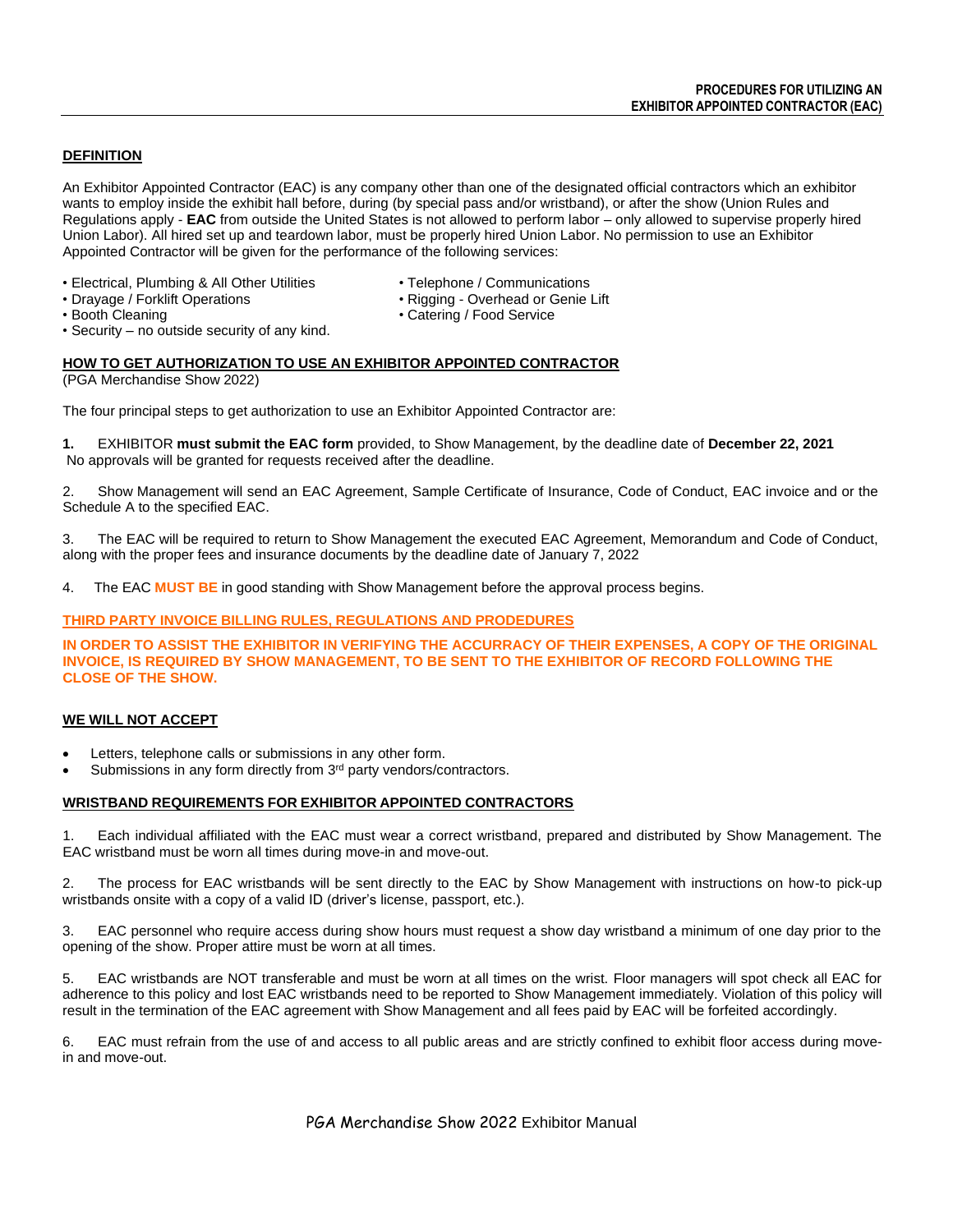

Each year, more and more trade show related services are being performed by Exhibitor Appointed Contractors (EAC). We recognize that each exhibitor selects those vendors that they believe will best serve their needs before, during, and after the show. If an exhibitor chooses to employ an EAC we are happy to have them on the show floor, as long as they conform to the rules and regulations of the show and they must also be wearing proper picture ID.

However, along with the growing number of EAC on the show floor, have come numerous added expenses - legal costs resulting from an increase in liability claims, hall damage, excess cleaning charges, and extra administration costs for wristbands, contracting, insurance tracking, etc.

Rather than pass on these added costs to all exhibitors, including those who do not use EAC, we have implemented a formal fee system for Exhibitor Appointed Contractors. Each EAC hired by an exhibiting company must sign an agreement and will be assessed a fee. The fee structure consists of two components and applies to all contractors regardless of the service they provide (labor or supervising).

The first component of the fee is a fixed cost of **\$175.00** per EAC regardless of the number of booths being serviced. The second component is a minimal fee which will be assessed to each EAC per square foot for each booth that the EAC has been hired as the install and dismantle labor. IN THE EVENT THE EAC OF RECORD FOR THE BOOTH, HIRES NON-OFFICIAL SUB-EAC A FEE OF **\$175.00** PER NON-OFFCIAL SUB-EAC WILL APPLY. FUTHERMORE, THE SUB-EAC MUST BE IDENTIFIED TO SHOW MANAGEMENT BY THE EAC OF RECORD AND FOLLOW ALL RULES AND REGULATIONS OUTLINED IN THE EXHIBITOR MANUAL. **All EAC groups must have an EAC approval form submitted and on file with Show Management. This applies to all EAC's performing the function of labor as well as, all EAC supervising groups.**

**PGA Merchandise Show,** this rate is **.15¢ per square foot** of exhibit space.

| <b>Booth Size</b> | <b>Booth Size</b> |                 |            |
|-------------------|-------------------|-----------------|------------|
| (total sq. ft.)   | <b>Fee</b>        | (total sq. ft.) | <b>Fee</b> |
| 100               | \$15.00           | 600             | \$90.00    |
| 200               | \$30.00           | 700             | \$105.00   |
| 300               | \$45.00           | 800             | \$120.00   |
| 400               | \$60.00           | 900             | \$135.00   |
| 500               | \$75.00           | 1000            | \$150.00   |

All EAC hired tear down and set up booth labor must be, properly hired Union Labor.

#### **We can not accept requests from the 3rdparty vendor only from the exhibitor.**

### **PURPOSE**

The purpose of this form is to petition Show Management for approval to use an Exhibitor Appointed Contractor. An Exhibitor Appointed Contractor is defined as any company, other than one of the Official Contractors that an exhibitor wants to use inside the exhibit hall, before, during or after the show. Your submission of the online form is a request for approval of an Exhibitor Appointed Contractor by Show management, and a statement of your commitment to purchase services, as outlined, from said contractor, subject to Show Management's approval of the contractor. All hired set up and teardown labor, must be properly hired Union Labor.

Online requests to use an Exhibitor Appointed Contractor must be received *at least thirty days prior to the first day of move-in. Properly* completed documentation, i.e., signed agreement, memorandum, code of conduct and insurance certificates must be submitted by **January 7,2022** *Payment of EAC fees are due upon receipt of invoice.*

If you have any questions regarding this procedure, please email to [eac@reedexpo.com](mailto:eac@reedexpo.com) or call our special EAC hotline at (203) 840-5899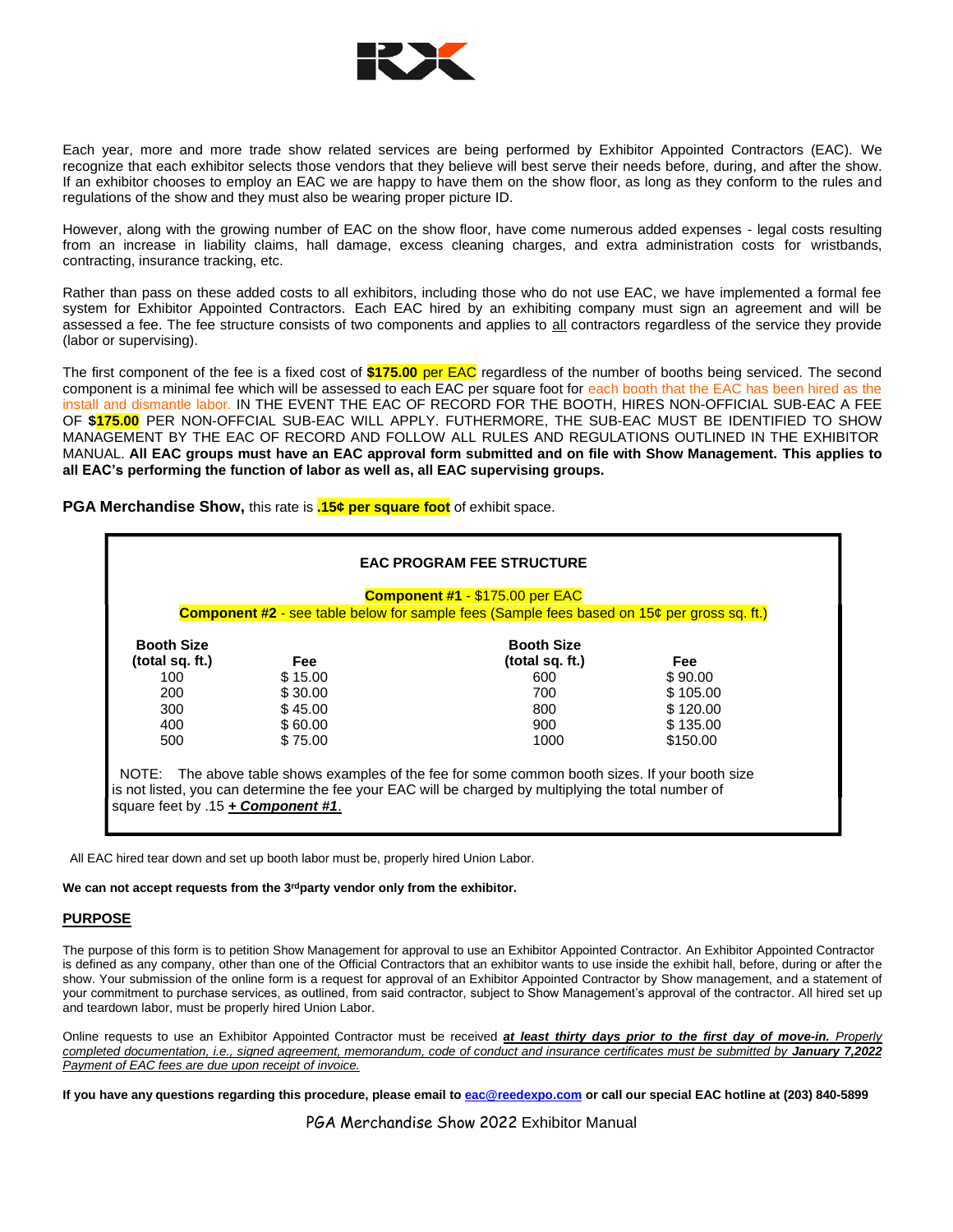

#### **CONTRACTOR MUST PROVIDE CERTIFICATE OF INSURANCE**

The Exhibitor Appointed Contractor must provide Certificate of Insurance confirming that the EAC has in full force and effect, Worker's Compensation insurance, comprehensive general liability insurance, and automobile liability insurance which meet the following minimum standards:

• Worker's Compensation insurance, providing and meeting the requirements established by the State of Florida must have authorization to do business in the State of Florida.

Comprehensive general liability Insurance, providing at least \$1,000,000 in coverage and naming: **The Freeman Companies, Orange County Convention Center, City of Orlando, Reed Exhibitions a division of RELX Inc., PGA of America, and their officers, directors, employees, agents, successors, assigns, and affiliates as additional insured.**

• Automobile liability insurance, which includes all owned, non-owned and hired vehicles with minimum limits of \$500,000 bodily Injury and \$500,000 property damage liability.

#### **RULES AND REGULATIONS GOVERNING EXHIBITOR APPOINTED CONTRACTORS**

**1. IN ORDER TO ASSIST THE EXHIBITOR IN VERIFYING THE ACCURRACY OF THEIR EXPENSES, A COPY OF THE ORIGINAL INVOICE, IS REQUIRED BY SHOW MANAGEMENT, TO BE SENT TO THE EXHIBITOR OF RECORD FOLLOWING THE CLOSE OF THE SHOW. BY ALL VENDORS.**

**2.** The Exhibitor Appointed Contractor will not solicit business on the show floor at any time, including installation, during the show, and dismantling.

**3.** The Exhibitor Appointed Contractor will share responsibility, with the Official Contractor, all reasonable costs incurred in connection with his operation, including overtime pay for stewards, security if necessary, restoration of the exhibit hall to its initial condition, custom marking of the floor, etc.

**4.** The Exhibitor Appointed Contractor will cooperate fully with the Official Contractors and will comply with existing labor regulations or contracts as determined by the commitment made and obligations assumed by Show Management in any contracts with the Official Contractors. Proper ID must be worn at all times. **An EAC from outside the United States is not allowed to perform labor – only allowed to supervise properly hired Union Labor.** All hired set up and teardown labor, must be properly hired Union Labor.

**5.** The Exhibitor Appointed Contractor will not establish service desks of any type anywhere inside the exhibit hall. The EAC will utilize space as designated by Show Management, outside the exhibit hall.

**6.** Cameras or photography are prohibited on the exhibit floor without permission from Reed Exhibitions. With the approval of Reed Exhibitions, the EAC may photograph only the booth(s) with which they have contractual arrangements.

**7.** While aisle carpeting is being installed, jockey boxes, ladders and the EAC equipment must be removed completely from the show floor, or be placed inside the booth being installed (if removal will not disrupt or damage the carpet after it is installed), or be placed in the EAC storage area.

**8.** Use of electric scooters by EAC is prohibited at all times.

**9.** EAC are not allowed on the show floor during open days of the show without a special EAC show day pass or wristband. EAC must be dressed in suitable attire at all times.

**10.** EAC are not authorized to have Exhibitor Badges.

**11.** The Exhibitor Appointed Contractor will refrain from placing an undue burden on the Official Contractors, especially by not interfering in any way with the Official Contractors' work.

**12. Union Rules and Regulations apply please refer to Freeman for greater detail.** All hired set up and teardown labor, must be properly hired Union Labor.

#### **SHOW MANAGEMENT'S DISCRETIONARY RIGHTS**

Show Management reserves the right, in its sole discretion, to withhold approval or to dismiss from the show, any service contractor whose participation in the show may, in the opinion of show management, lead to strikes, picketing, other labor action directed at the **show, other disruption of the show, and or interference with any of the exhibitors.**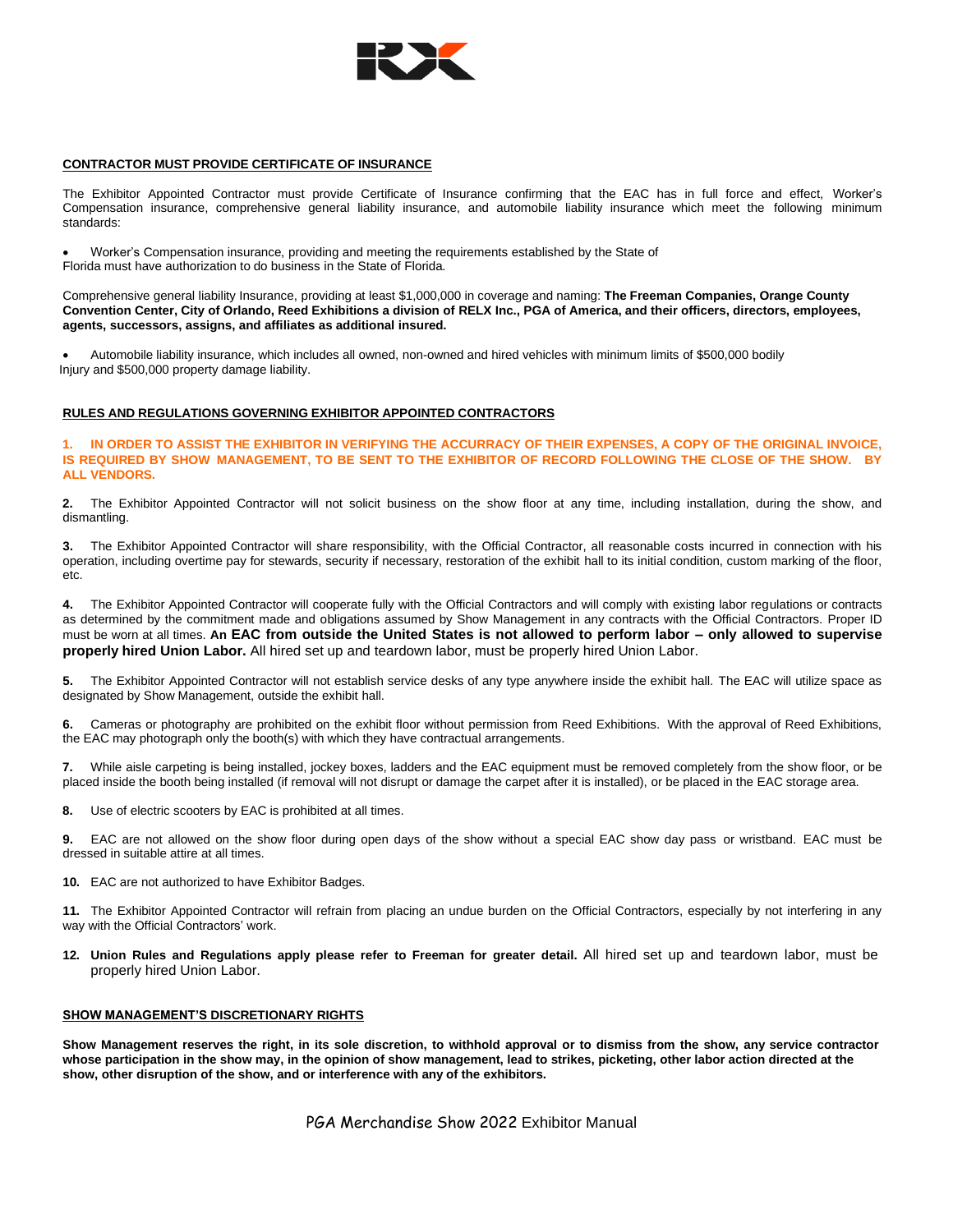

# Reed Exhibitions (EAC) Exhibitor Appointed Contractor **Code of Conduct PGA Merchandise Show 2022**

For **(EAC) E**xhibitor **A**ppointed **C**ontractors, Third Party Groups, Display Houses, **EAC** Supervisors and **EAC** Labor.

### **DEFINITION of an EAC**

An **E**xhibitor **D**esignated **C**ontractor **(EAC)** is any company other than one of the designated official contractors which an exhibitor wants to employ inside the exhibit hall before, during (by special pass and/or wristband), or after the show. ). This includes all EAC display houses, display sales representatives, designers, EAC labor and supervisors. An EAC should not be wearing an exhibitor badge. All hired set up and teardown labor must be properly hired Union Labor. No permission to use an Exhibitor Designated – Appointed Contractor will be given for the performance of the following services:

- Electrical, Plumbing & All Other Utilities Telephone / Communications
- Drayage / Forklift Operations Rigging Overhead or Genie Lift (Hydraulic or Manual)
- 
- Booth Cleaning  **Catering / Food Service**
- **• Security – Official Security Vendor only.**

### **EAC CODE to FOLLOW**

- 1. **EAC** who fails to have their booth set and crates removed by the published time will be billed by Show Management a fee for late set up.
- 2. **EAC** will check in and check out their labor through the designated entrance for each hall.
- 3. **EAC** will adhere to all target times and load their freight accordingly if servicing more than one customer on the floor.
- 4. **EAC** will not use saws, routers, or other wood and/or metal cutting devices outside of the confines of the exhibit space.
- 5. No **EAC** carts (three wheeled or flatbed) allowed on the floor due to safety and congestion.
- 6. All deliveries from EAC must come through the freight doors and not through the front doors whether it is tools, ladders, tool boxes, graphics, freight, etc.
- 7. All ladders, desks and job boxes must be removed prior to show opening unless storage is available and approved by Show Management or the official General Services Contractor. Freeman is the General Contractor on PGA.
- **8. EAC** must register with the Show Manager per the instructions in the Exhibitor Manual all EAC forms need to be submitted properly. **This includes all EAC labor groups, supervisors, booth designers and display houses. International EAC groups are not allowed to perform any labor and are only approved to supervise properly hired UNION LABOR.** All hired set up and teardown labor, must be properly hired Union Labor.
- 9. **EAC** are not allowed to solicit business on the show floor from any exhibitors at any time.
- 10. **EAC** shall operate within the confines of the exhibit booth space for such items as service desks and or assembly areas.
- 11. **EAC** shall inform exhibitors of all costs associated with the use of the EAC.
- 12. **EAC** will not be allowed to perform exclusive services as outlined in the exhibitor manual.
- 13. **EAC** must follow the rules and regulations of the venue, and safety guidelines in addition to those of Show Management.
- 14. All materials brought into the exhibit area by the exhibitor or **EAC** must be removed completely after the event.
- 15. All photo IDs must be worn properly and visible at all times.
- 16. If Show Management EAC wristbands have been issued, they must be worn at all times properly and correctly. An EAC should not be wearing an exhibitor badge.